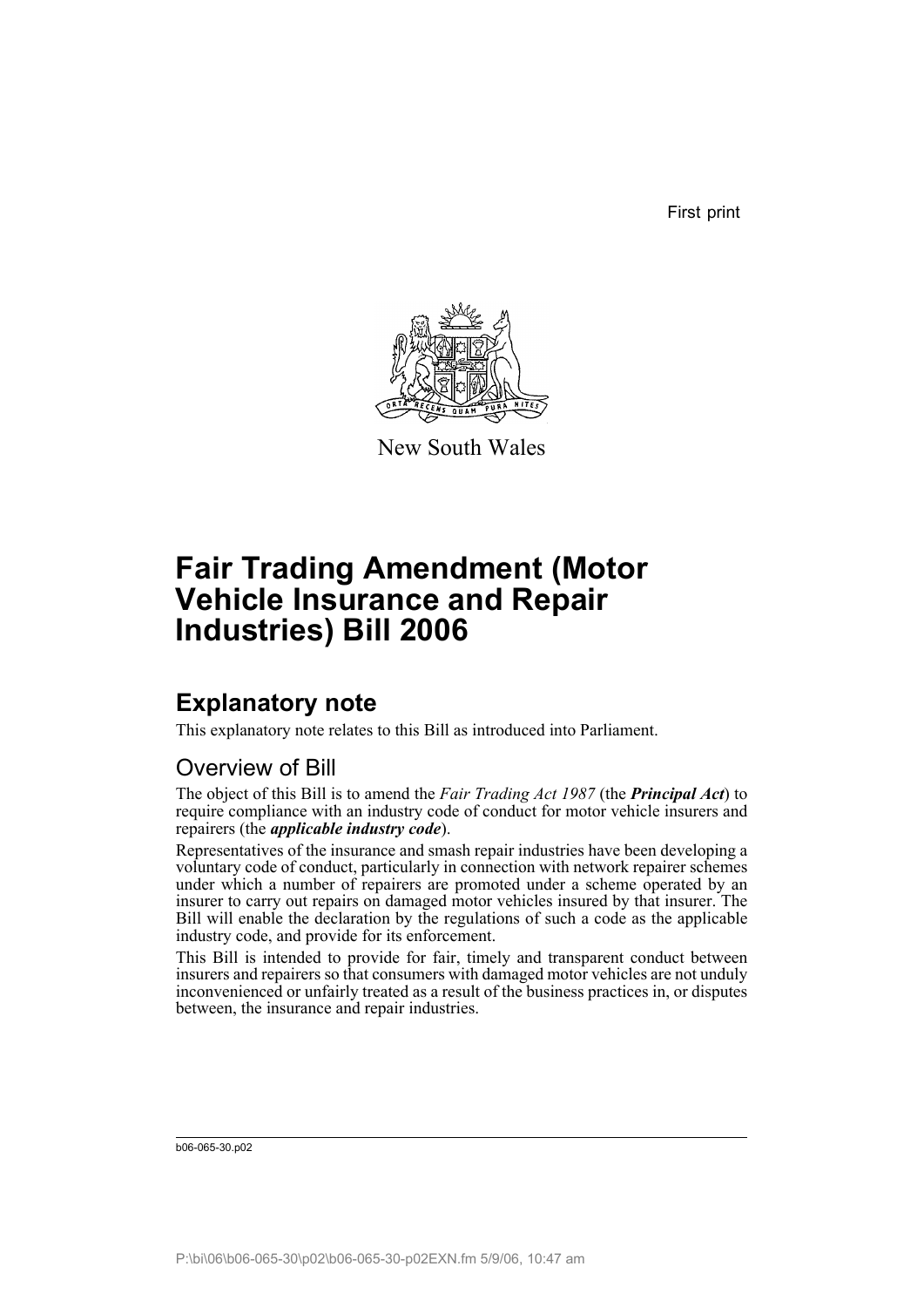Explanatory note

### Outline of provisions

**Clause 1** sets out the name (also called the short title) of the proposed Act.

**Clause 2** provides for the commencement of the proposed Act on the date of assent.

**Clause 3** is a formal provision that gives effect to the amendments to the Principal Act set out in Schedule 1.

**Clause 4** provides for the repeal of the proposed Act after all the amendments made by the proposed Act have commenced. Once the amendments have commenced the proposed Act will be spent and section 30 of the *Interpretation Act 1987* provides that the repeal of an amending Act does not affect the amendments made by that Act.

### **Schedule 1 Amendments**

**Schedule 1 [1]** inserts proposed Part 5E into the Principal Act to enable an applicable industry code of conduct to be declared by regulation. The proposed Part provides that an insurer or repairer must, in trade or commerce, comply with an applicable industry code of conduct.

**Schedule 1 [2]–[10]** extend certain provisions for enforcement and remedies under Part 6 of the Principal Act to a contravention of an applicable industry code. The provisions include the following:

- (a) an application to the court for an injunction (section 65),
- (b) an action for damages (section 68),
- (c) provision of an enforceable undertaking (section 73A).

Under proposed Part 5E, if the insurer and repairer are in dispute over any alleged contravention of the applicable industry code, the enforcement mechanisms and remedies available under Part 6 may only be used if the dispute resolution procedures provided under the code have been unsuccessful or a party refuses to take part in those procedures. In any event:

- (a) insurers or repairers may only take action under Part 6 if they are not the party refusing to take part in those dispute resolution procedures, and
- (b) the Minister and Director-General may decline to take action with respect to an alleged contravention if they consider it is not in the public interest to take that action.

**Schedule 1 [11]** authorises the making of regulations under the Principal Act containing provisions of a savings or transitional nature consequent on the enactment of the proposed Act.

Explanatory note page 2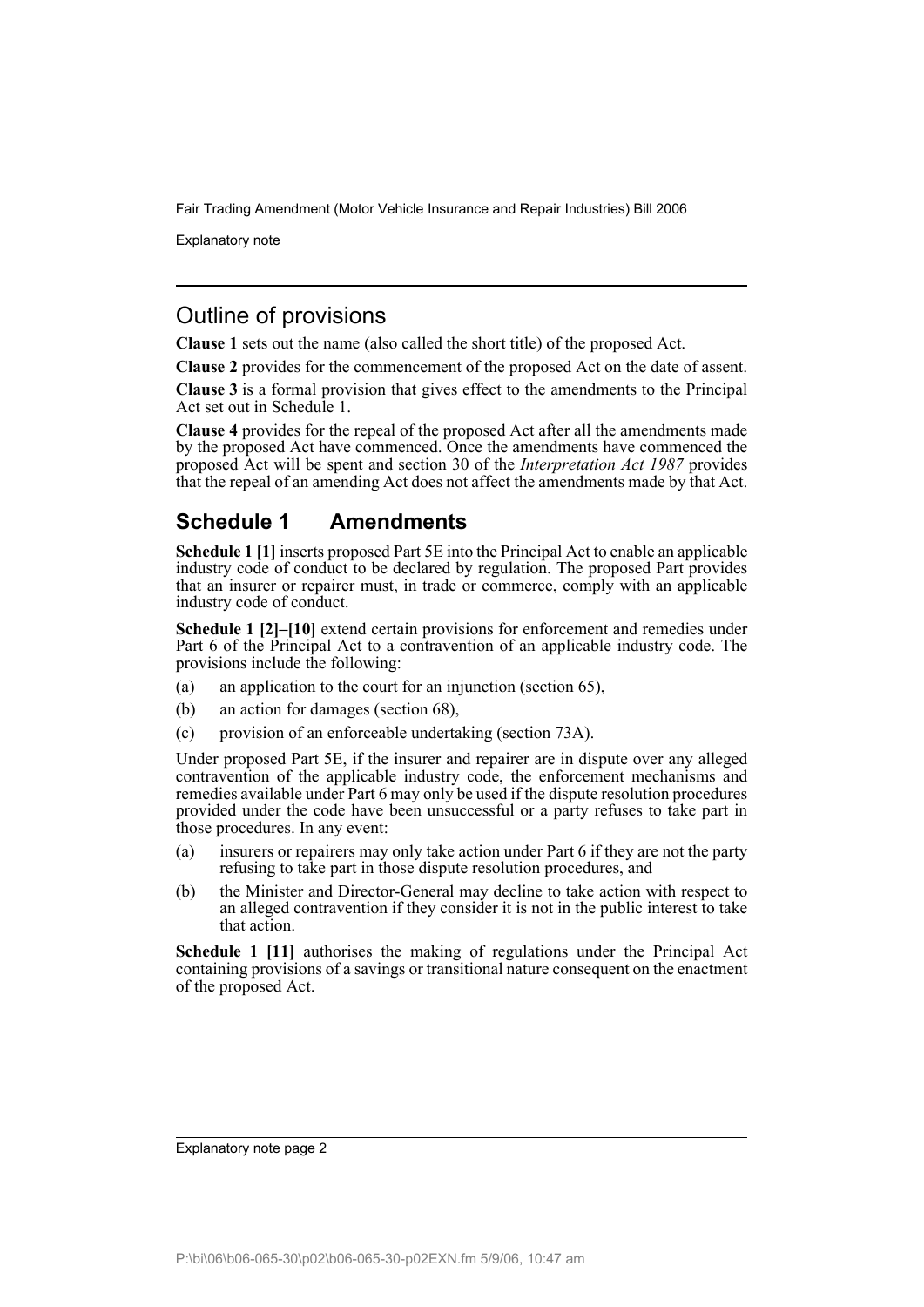First print



New South Wales

## **Fair Trading Amendment (Motor Vehicle Insurance and Repair Industries) Bill 2006**

## **Contents**

|   |                                          | Page |
|---|------------------------------------------|------|
|   | Name of Act                              |      |
|   | Commencement                             | 2    |
| 3 | Amendment of Fair Trading Act 1987 No 68 | 2.   |
|   | Repeal of Act                            | 2    |
|   | Schedule 1 Amendments                    | 3    |

b06-065-30.p02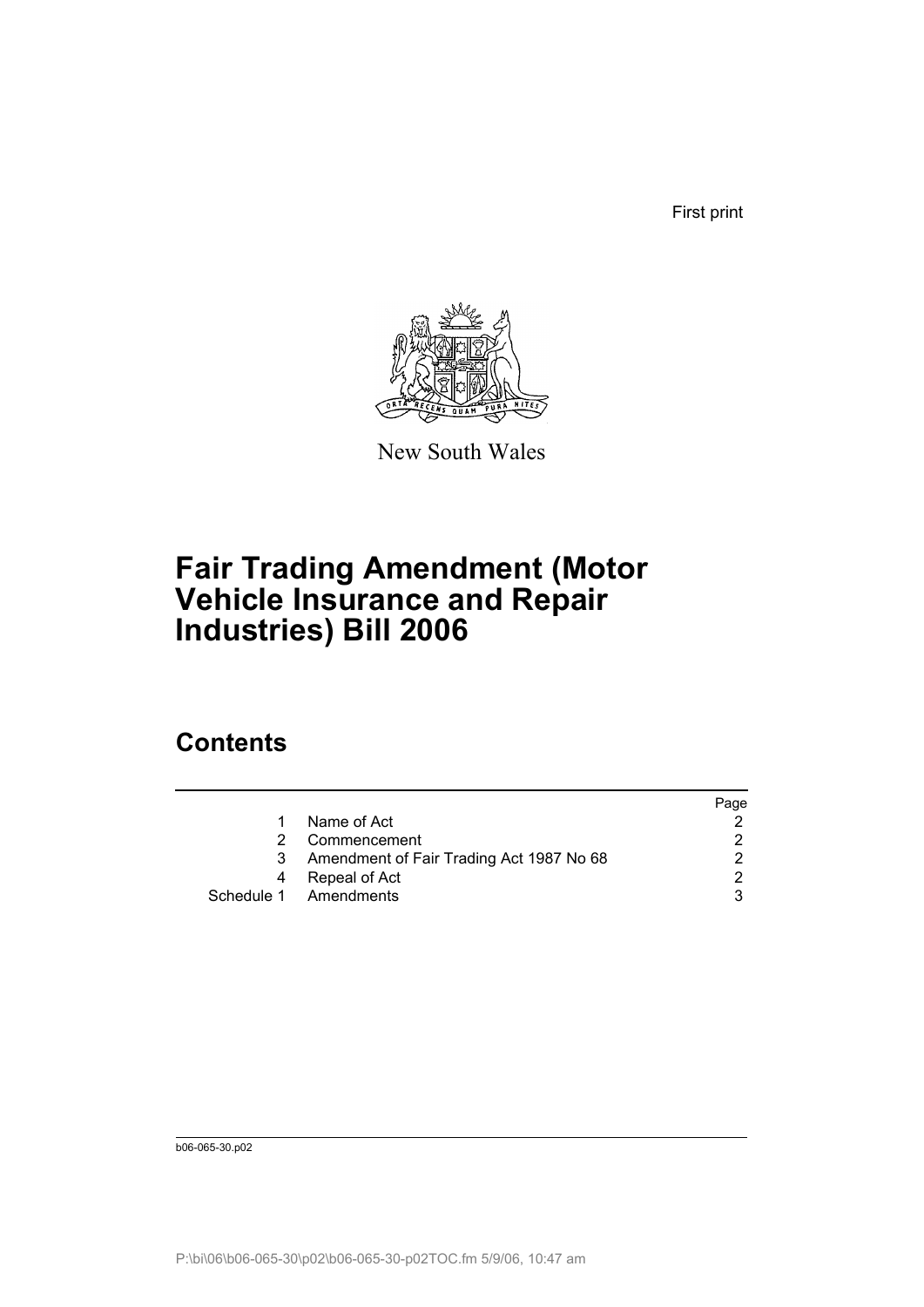Page

Contents page 2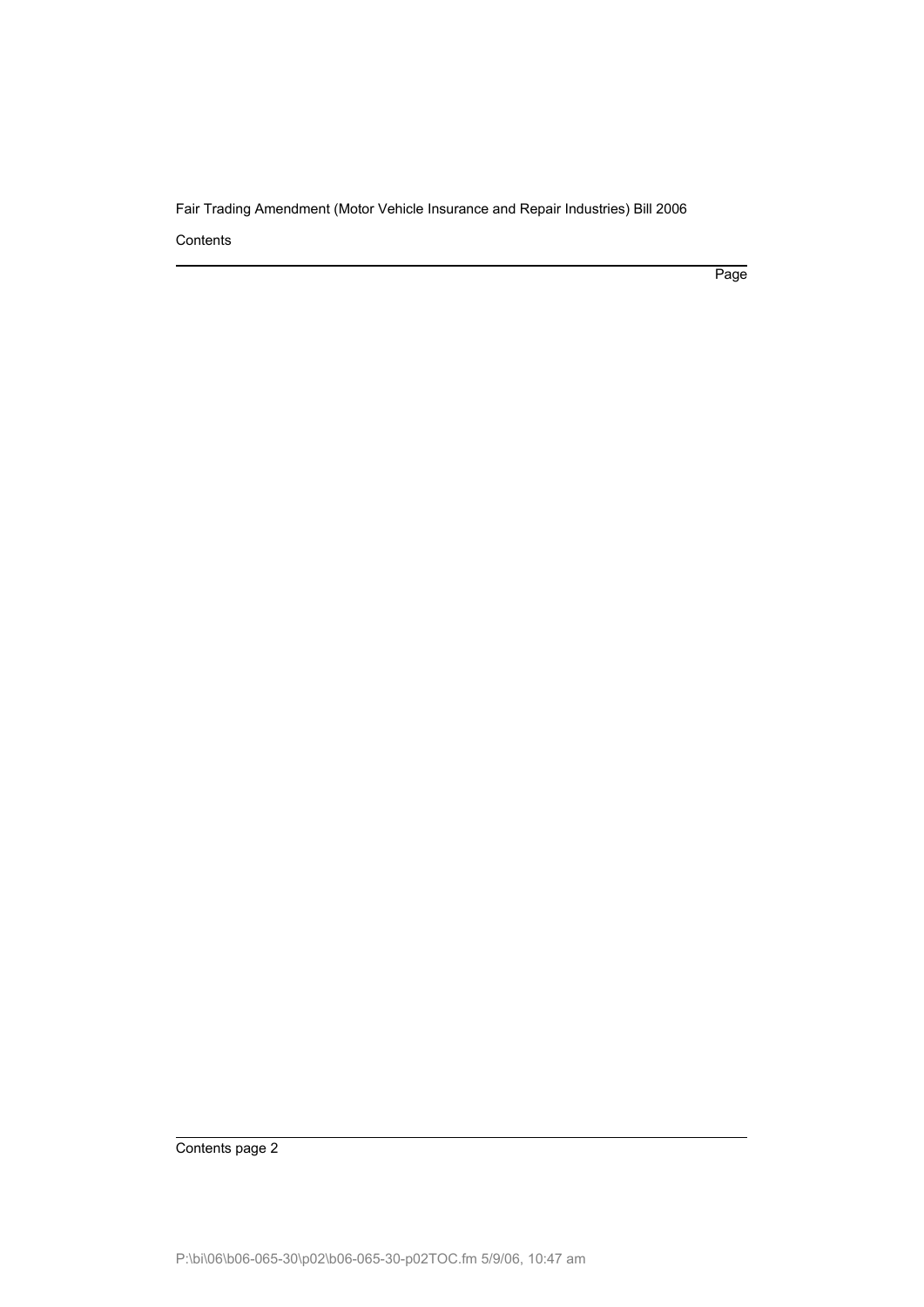

New South Wales

# **Fair Trading Amendment (Motor Vehicle Insurance and Repair Industries) Bill 2006**

No , 2006

#### **A Bill for**

An Act to amend the *Fair Trading Act 1987* with respect to an industry code of conduct for the motor vehicle insurance and repair industries; and for other purposes.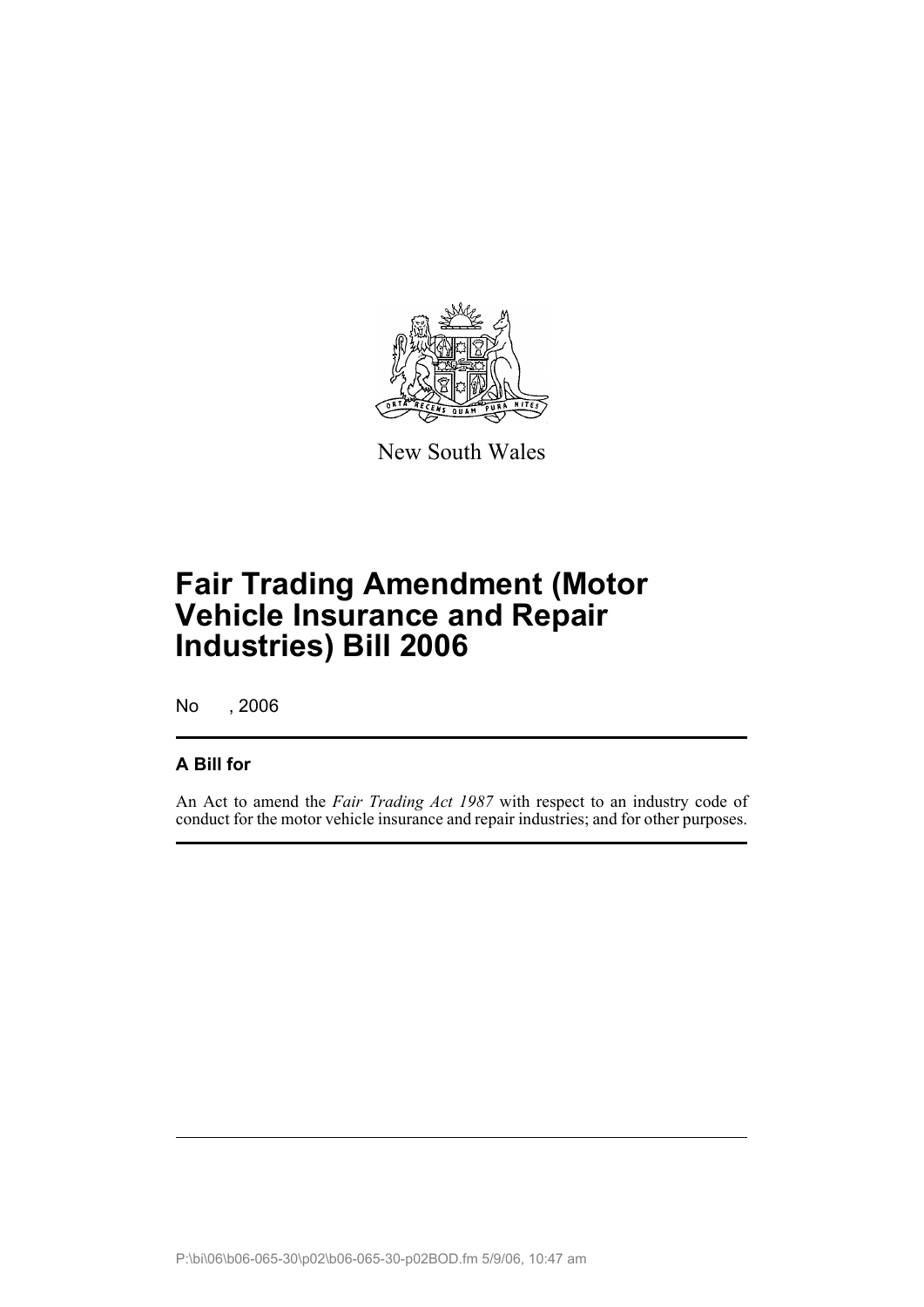<span id="page-5-3"></span><span id="page-5-2"></span><span id="page-5-1"></span><span id="page-5-0"></span>

|              |     | The Legislature of New South Wales enacts:                                                                                                                | 1              |
|--------------|-----|-----------------------------------------------------------------------------------------------------------------------------------------------------------|----------------|
| 1            |     | Name of Act                                                                                                                                               | $\overline{2}$ |
|              |     | This Act is the Fair Trading Amendment (Motor Vehicle Insurance and<br>Repair Industries) Act 2006.                                                       | 3<br>4         |
| $\mathbf{2}$ |     | <b>Commencement</b>                                                                                                                                       | 5              |
|              |     | This Act commences on the date of assent to this Act.                                                                                                     | 6              |
| 3            |     | <b>Amendment of Fair Trading Act 1987 No 68</b>                                                                                                           | $\overline{7}$ |
|              |     | The Fair Trading Act 1987 is amended as set out in Schedule 1.                                                                                            | 8              |
| 4            |     | <b>Repeal of Act</b>                                                                                                                                      | 9              |
|              | (1) | This Act is repealed on the day following the day on which this Act<br>commences.                                                                         | 10<br>11       |
|              | (2) | The repeal of this Act does not, because of the operation of section 30<br>of the <i>Interpretation Act 1987</i> , affect any amendment made by this Act. | 12<br>13       |
|              |     |                                                                                                                                                           |                |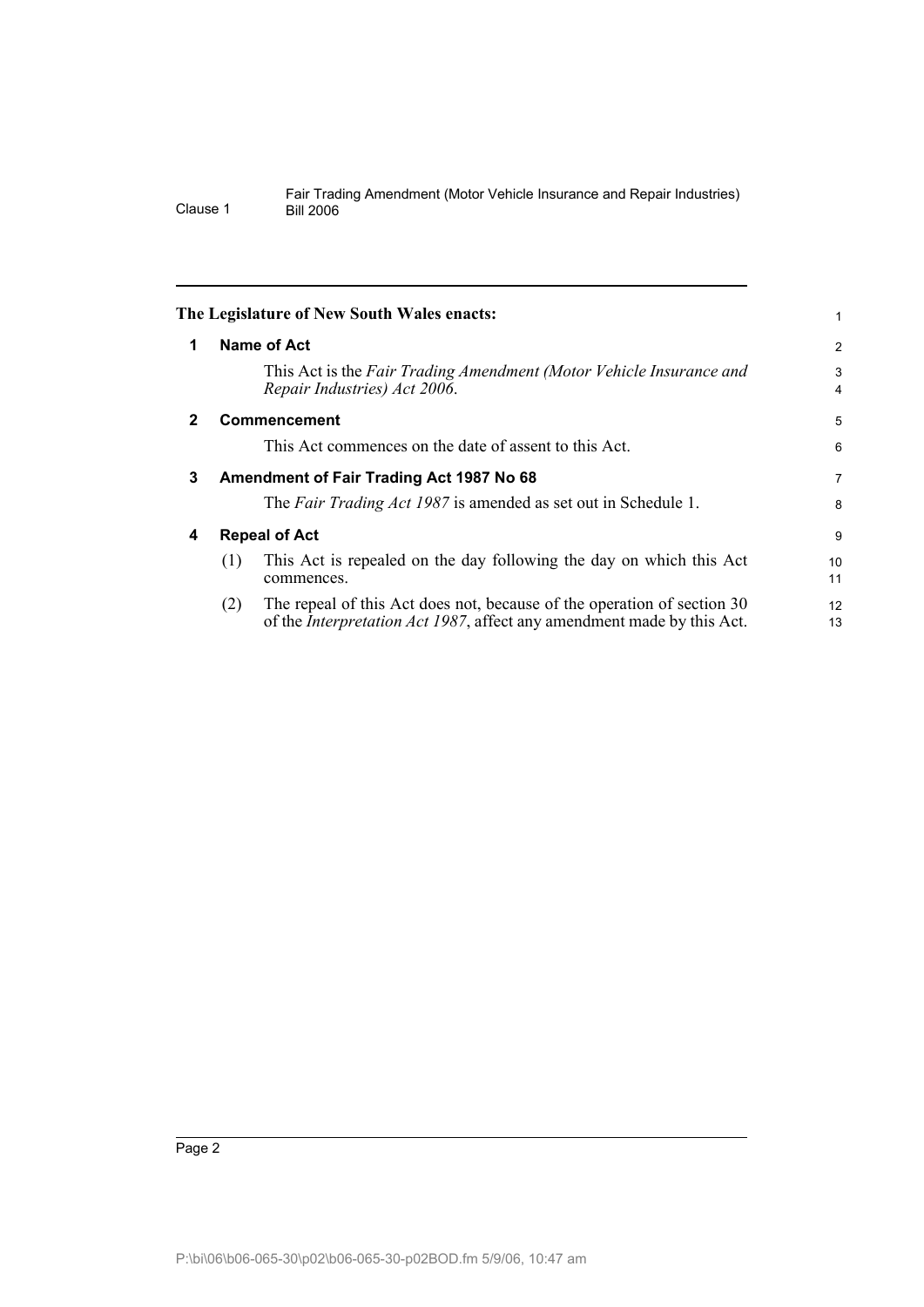Amendments Schedule 1

<span id="page-6-0"></span>

| <b>Schedule 1</b> |         |     | <b>Amendments</b>                                                                                                                                                                                                                                                                                                                              | $\mathbf{1}$                     |
|-------------------|---------|-----|------------------------------------------------------------------------------------------------------------------------------------------------------------------------------------------------------------------------------------------------------------------------------------------------------------------------------------------------|----------------------------------|
|                   |         |     |                                                                                                                                                                                                                                                                                                                                                | (Section 3)<br>2                 |
| [1]               | Part 5E |     |                                                                                                                                                                                                                                                                                                                                                | 3                                |
|                   |         |     | Insert after Part 5D:                                                                                                                                                                                                                                                                                                                          | 4                                |
|                   |         |     | Part 5E Industry code for motor vehicle insurers<br>and repairers                                                                                                                                                                                                                                                                              | 5<br>6                           |
|                   | 60V     |     | <b>Definitions</b>                                                                                                                                                                                                                                                                                                                             | $\overline{7}$                   |
|                   |         |     | In this Part:                                                                                                                                                                                                                                                                                                                                  | 8                                |
|                   |         |     | <i>applicable industry code of conduct</i> means a code of conduct<br>declared under section $60X(1)$ .                                                                                                                                                                                                                                        | 9<br>10                          |
|                   |         |     | insurer means an insurer who is in the business of insuring motor<br>vehicles in respect of property damage and who, in the course of<br>that business, engages or authorises repairers to repair motor<br>vehicles.                                                                                                                           | 11<br>12<br>13<br>14             |
|                   |         |     | <i>repairer</i> means a person who is in the business of repairing motor<br>vehicles that have been damaged.                                                                                                                                                                                                                                   | 15<br>16                         |
|                   | 60W     |     | <b>Object of Part</b>                                                                                                                                                                                                                                                                                                                          | 17                               |
|                   |         |     | The object of this Part is to provide for fair, timely and<br>transparent conduct between insurers and repairers so that<br>consumers with damaged motor vehicles are not unduly<br>inconvenienced or unfairly treated as a result of the business<br>practices in, or disputes between, the motor vehicle insurance and<br>repair industries. | 18<br>19<br>20<br>21<br>22<br>23 |
|                   | 60X     |     | Declaration of industry code of conduct in relation to motor<br>vehicle insurers and repairers                                                                                                                                                                                                                                                 | 24<br>25                         |
|                   |         | (1) | The regulations may declare that a code of conduct specified or<br>referred to in the regulations is an applicable industry code of<br>conduct for the purposes of this Part in relation to the conduct of<br>the business of insurers and repairers.                                                                                          | 26<br>27<br>28<br>29             |
|                   |         | (2) | A regulation that declares a code of conduct under subsection $(1)$<br>may:                                                                                                                                                                                                                                                                    | 30<br>31                         |
|                   |         |     | exclude any class of motor vehicles from the application of<br>(a)<br>the code, and                                                                                                                                                                                                                                                            | 32<br>33                         |
|                   |         |     | exclude any provision of the code that relates to the<br>(b)<br>voluntary application of that code.                                                                                                                                                                                                                                            | 34<br>35                         |

Page 3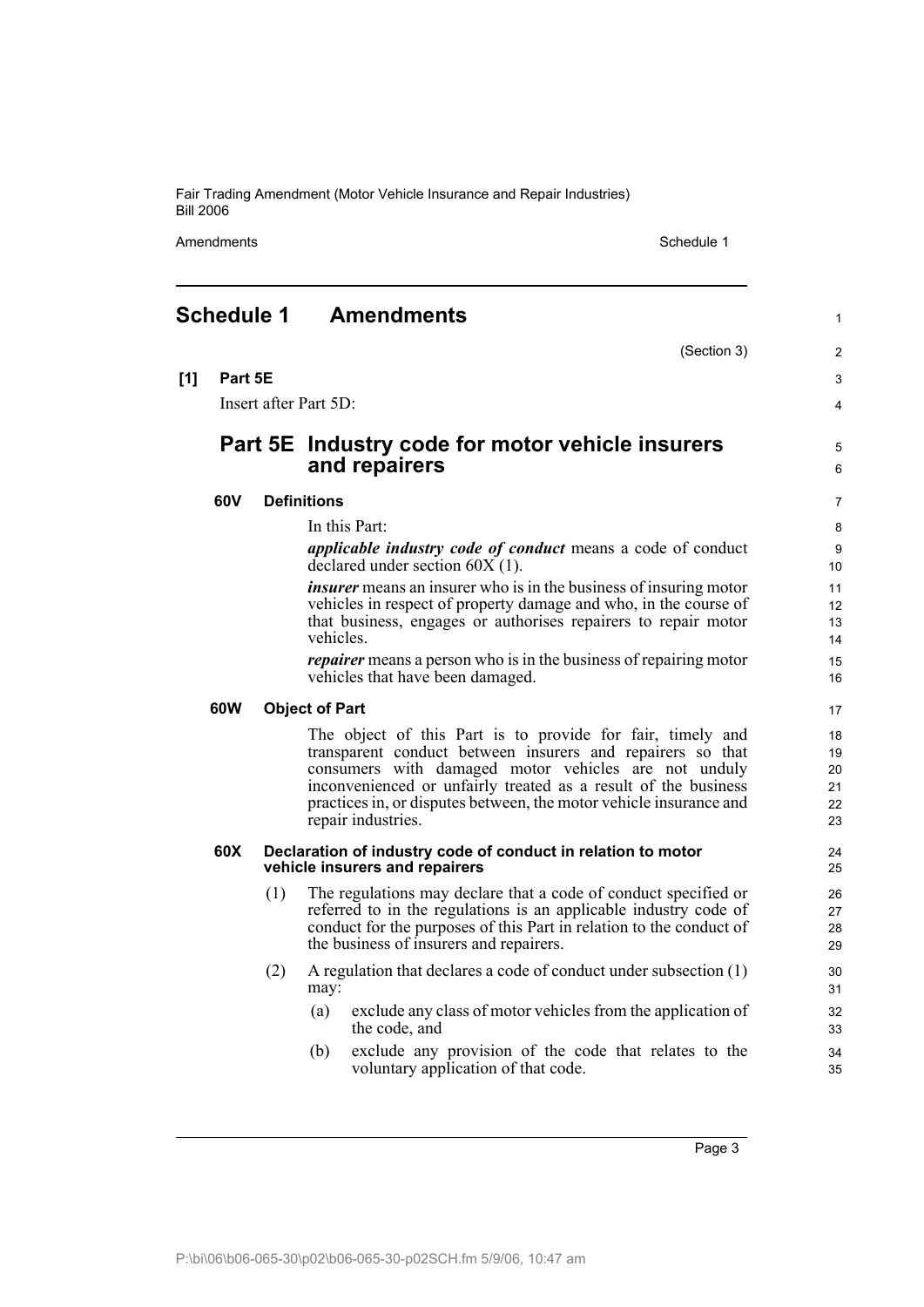Schedule 1 Amendments

|       |     | (3) | The regulations may contain provisions of a savings or<br>transitional nature consequent on the declaration of an applicable<br>industry code of conduct.                                                                                             | $\mathbf 1$<br>$\overline{2}$<br>3 |
|-------|-----|-----|-------------------------------------------------------------------------------------------------------------------------------------------------------------------------------------------------------------------------------------------------------|------------------------------------|
|       | 60Y |     | Compliance with applicable industry code of conduct                                                                                                                                                                                                   | 4                                  |
|       |     | (1) | An insurer or repairer must, in trade or commerce, comply with<br>an applicable industry code of conduct.                                                                                                                                             | 5<br>6                             |
|       |     | (2) | If an alleged contravention of an applicable industry code of<br>conduct is the subject of a dispute between an insurer and<br>repairer, the provisions of Part 6 for enforcement or remedies in<br>respect of the contravention do not apply unless: | $\overline{7}$<br>8<br>9<br>10     |
|       |     |     | the dispute resolution procedures under the code have been<br>(a)<br>followed but the dispute has not been resolved, or                                                                                                                               | 11<br>12 <sup>2</sup>              |
|       |     |     | the insurer or repairer refuses to take part in those<br>(b)<br>procedures.                                                                                                                                                                           | 13<br>14                           |
|       |     | (3) | An insurer or repairer may only take action under Part 6 if the<br>insurer or repairer is not the party refusing to take part in the<br>dispute resolution procedures under the applicable industry code<br>of conduct.                               | 15<br>16<br>17<br>18               |
|       |     | (4) | The Minister and the Director-General may decline to take action<br>under Part 6 with respect to an alleged contravention of an<br>applicable industry code of conduct if they consider that it is not<br>in the public interest to take that action. | 19<br>20<br>21<br>22               |
| $[2]$ |     |     | Section 62 Offences against this Act                                                                                                                                                                                                                  | 23                                 |
|       |     |     | Omit "other than section 42 or 43" from section 62 (1).                                                                                                                                                                                               | 24                                 |
|       |     |     | Insert instead "other than section 42, 43 or 60Y".                                                                                                                                                                                                    | 25                                 |
| [3]   |     |     | <b>Section 65 Injunctions</b>                                                                                                                                                                                                                         | 26                                 |
|       |     |     | Insert ", $5E$ " after ", $5D$ " in section 65 (1) (a).                                                                                                                                                                                               | 27                                 |
| [4]   |     |     | <b>Section 66 Other injunctions</b>                                                                                                                                                                                                                   | 28                                 |
|       |     |     | Insert ", $5E$ " after ", $5D$ " in section 66 (1) (a) (i).                                                                                                                                                                                           | 29                                 |
| [5]   |     |     | Section 67 Order to disclose information or publish advertisement                                                                                                                                                                                     | 30                                 |
|       |     |     | Insert ", 5E" after ", 5D".                                                                                                                                                                                                                           | 31                                 |
| [6]   |     |     | <b>Section 68 Actions for damages</b>                                                                                                                                                                                                                 | 32                                 |
|       |     |     | Omit "or 5D" from section 68 (1). Insert instead ", 5D or 5E".                                                                                                                                                                                        | 33                                 |
|       |     |     |                                                                                                                                                                                                                                                       |                                    |